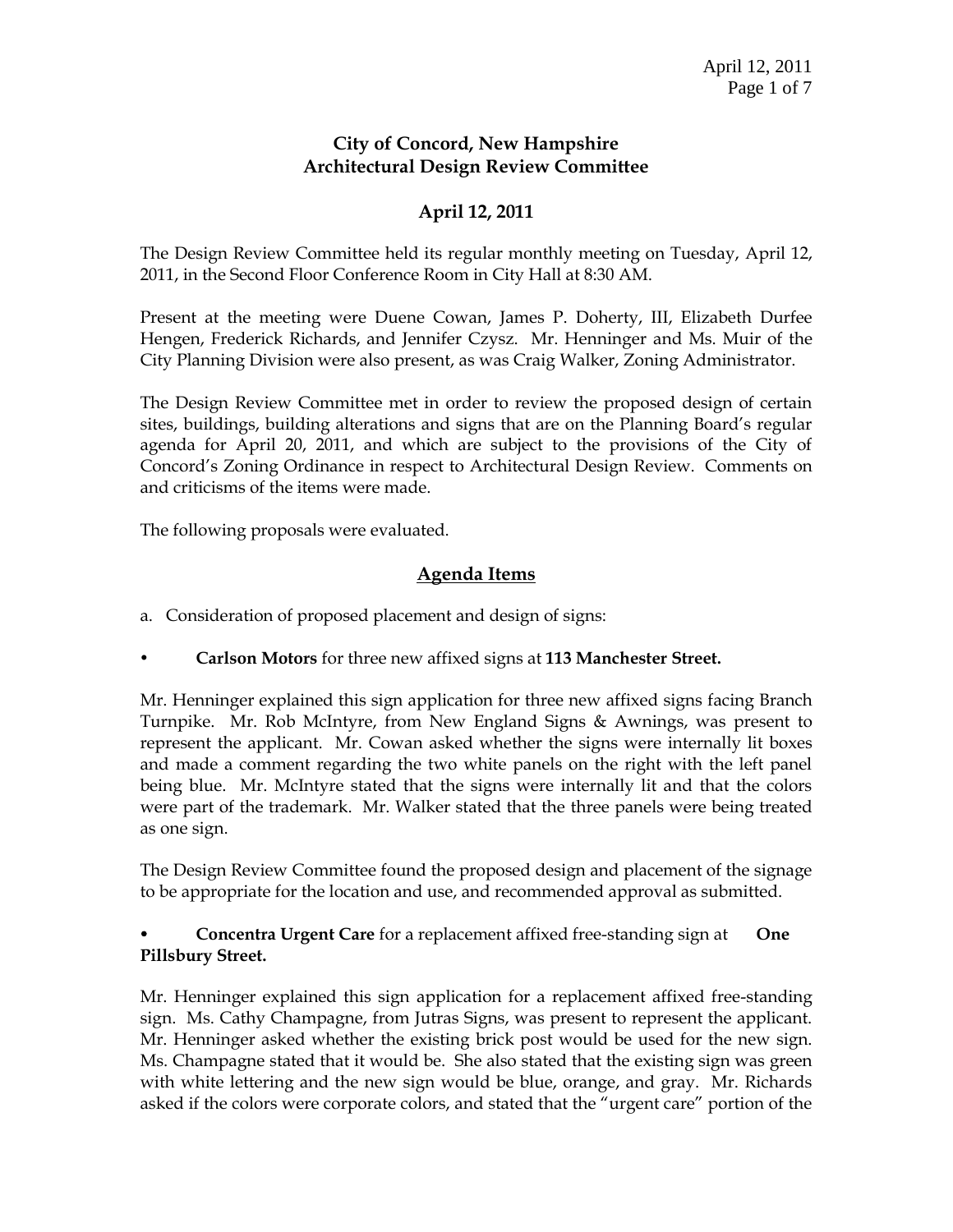sign could be more prominent. Ms. Champagne stated that the orange sign with white lettering utilized the colors now being used for urgent care facilities in the region.

The Design Review Committee found the proposed design and placement of the signage to be appropriate for the location and use, and recommended approval as submitted.

 **Enterprise Rent A Car** for two replacement affixed signs and one replacement panel for an existing free-standing sign at **28 Manchester Street.**

Mr. Walker explained that one of the signs on the front and one of the signs on the side are replacements and the free-standing sign was previously grandfathered. He said that Enterprise is changing out the boxes and bringing everything into compliance. Mr. Rick Westergren was in attendance to represent the applicant. He stated that Enterprise is removing the telephone number from the signs to clean them up a little.

The Design Review Committee found the proposed design and placement of the signage to be appropriate for the location and use, and recommended approval as submitted.

 **Christian Science Reading Room** for a replacement affixed sign at **34 North Main Street.**

Mr. Henninger explained this sign application for a replacement affixed sign. Mr. Bob Perry, from Advantage Signs, was present to represent the applicant. Ms. Hengen suggested that the sign be placed a little higher so as not to be interfered with by the awning. Mr. Henninger asked what type of material would be used on the background. Mr. Perry stated that he wasn't sure, but that the background would be resurfaced. Mr. Walker stated that the applicant would be removing the board behind the current sign.

The Design Review Committee found the proposed design and placement of the signage to be appropriate for the location and use, and recommended approval as submitted, with the suggestion that the sign be raised up higher.

 **United Shoe Repair / Simply Birkenstock** for a new hanging sign at **8 South Main Street.**

Mr. Henninger explained this sign application for a new hanging sign. Mr. Bob Perry, from Advantage Signs, was present to represent the applicant. Mr. Perry stated that the United Shoe Repair sign was being constructed to complement an already existing Simply Birkenstock sign. Mr. Cowen asked whether the sign was two pieces or one. Mr. Perry stated that it was two pieces and would be connected together with braces to make it one solid structure.

The Design Review Committee found the proposed design and placement of the signage to be appropriate for the location and use, and recommended approval as submitted.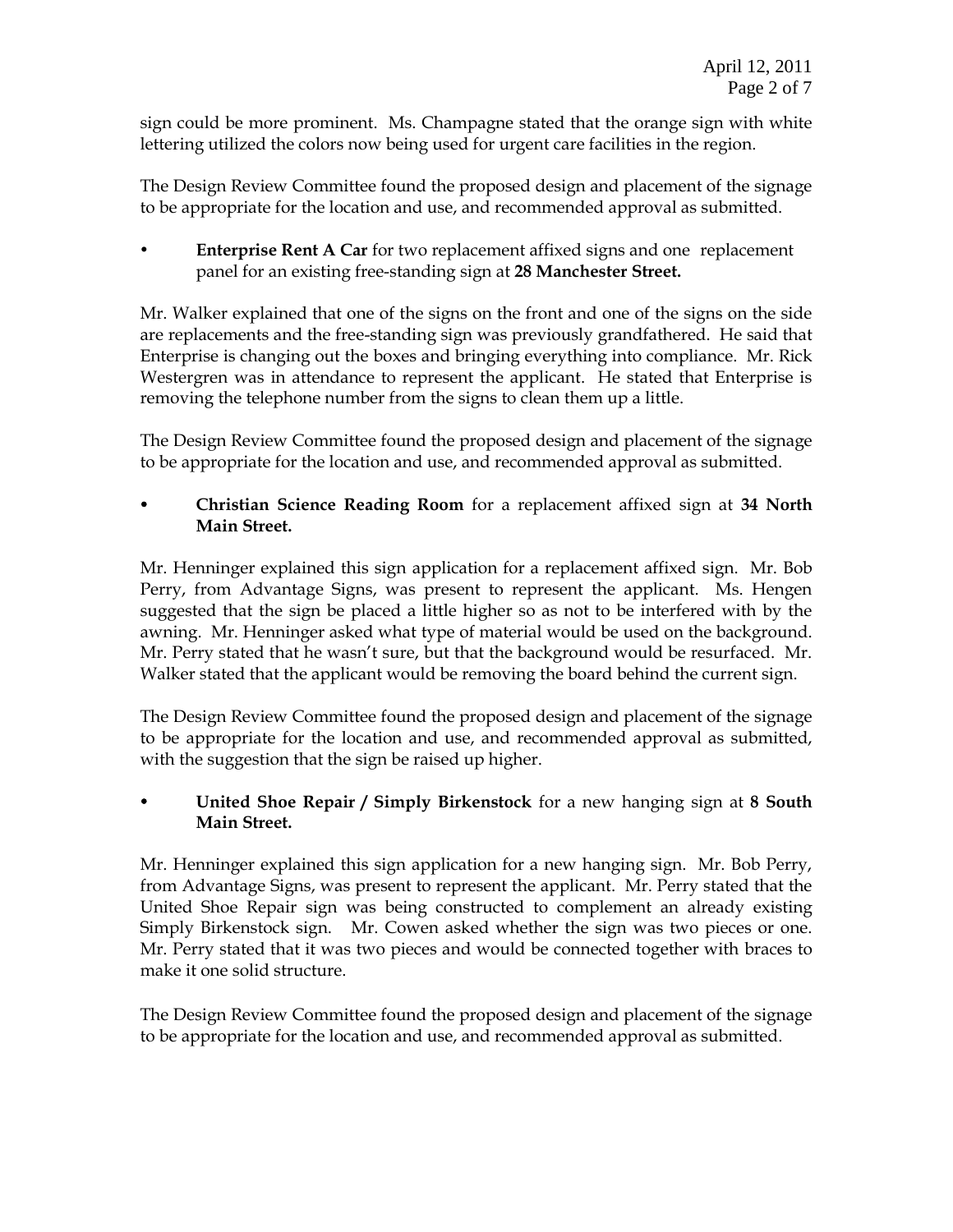#### b. Site and building plans by **Concord Housing & Redevelopment Authority** at **15 Pitman Street (2011-0012).**

Mr. Henninger introduced this proposal stating that there were no changes planned for the site; the Concord Housing & Redevelopment Authority (CHRA) was adding 11 units to the building. The main office space and spaces on the second and seventh floors will be converted into apartments. Mr. Henninger stated that the changes are diminumous from a design standpoint, as there are only a few vents and windows being added on the outside of the building and no changes are planned to the footprint of the building. There are existing additional parking spaces located on the grass strip to the left of the building shown on the site plan provided by the applicant. Mr. Walker stated that the CHRA received a number of zoning variances, including for parking. There are not a lot of people living in the building who drive, as many are disabled, elderly, and/or low income without vehicles, and the apartments are one bedroom.

The Design Review Committee recommended approval as submitted.

#### c. Site and building plans for **Kevin Long and Johanne Holmes** at **8 Integra Drive. (2011-0014).**

Mr. Henninger introduced this proposal for the construction of a single building on the site, which would be used for warehouse, assembly, and office space for an audio/visual company. He stated that the elevation colors would be two shades of gray with white doors and trim. The overhead doors will be grey in color. The applicant, Kevin Long, was present. Mr. Richards asked for clarification of the type and color of materials that would be used as siding. Mr. Long responded that the blue areas would be vinyl shakes of the darker gray color, and all remaining areas would be vinyl clapboard siding in the lighter shade of gray.

Mr. Cowan asked the square footage of the building. Mr. Long stated that the building was 7,480 square feet. Mr. Cowan also noted that the plans had not been stamped by an architect or engineer. Mr. Doherty questioned the height of the walls and where the roof trusses would be, as the building is set to be a single story. Mr. Long responded that the walls would be 16 feet. There would be no attic within the warehouse and assembly space remaining open to the roof.

Mr. Richards asked whether the windows on the upper back elevation would open, as they seem quite high. Mr. Long stated that the windows would open, and that they were so high as they are concerned about security. It was suggested that Mr. Long have his builder put in stairs to access the upper level above the office area to allow for future expansion. Mr. Cowan noted that this should be able to be built into the design of the truss system initially at minimal cost and would enhance any future resale. Mr. Henninger noted that there was ample room on site for any additional parking to support the potential expansion. Ms. Czysz commented that the applicant had made an effort to make the building attractive. Mr. Henninger noted that this building would be an improvement over the neighboring buildings. Mr. Cowan suggested that the front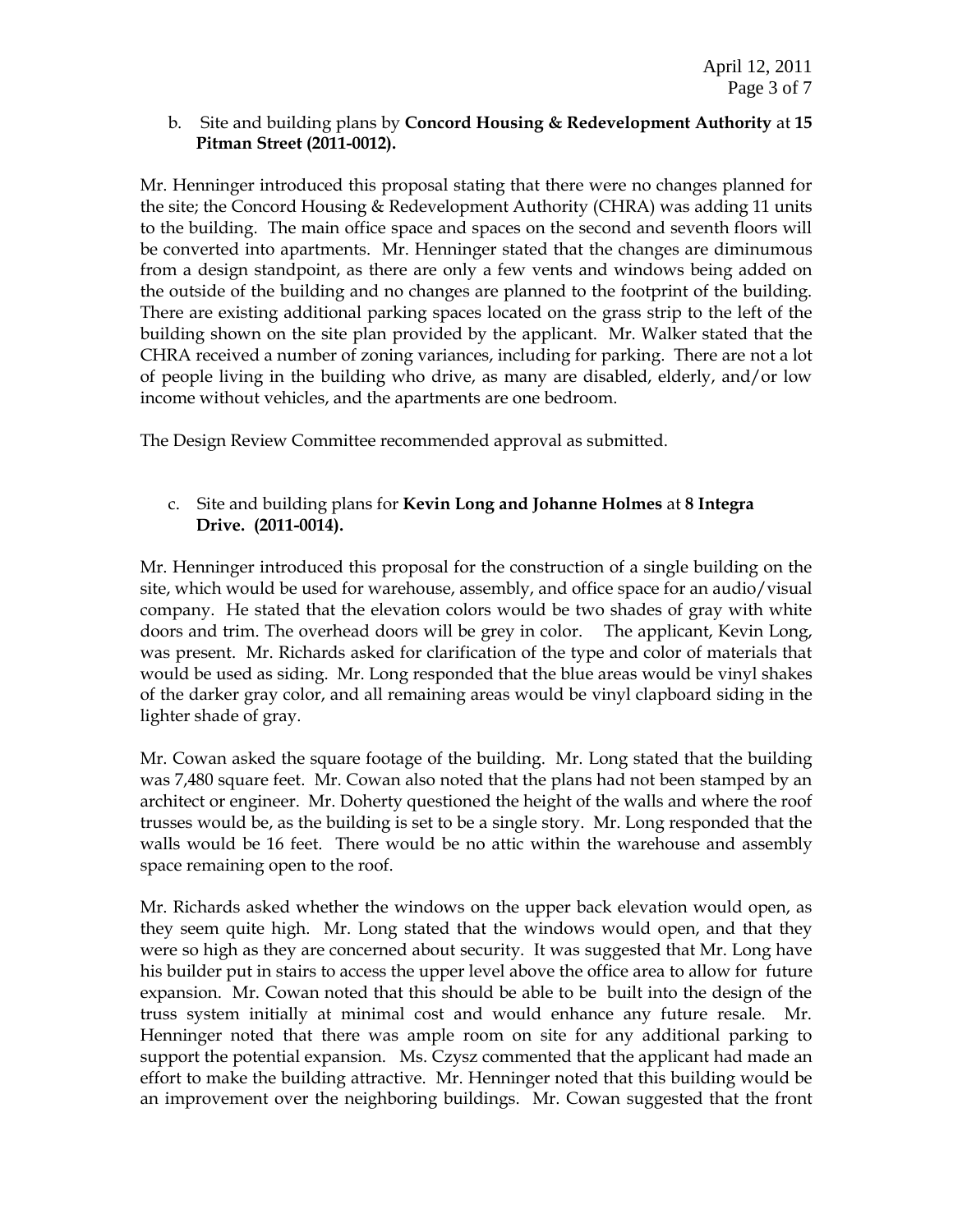entrance might be made more substantial, wider freeze boards utilized and more substantial trim be used around the doors and windows. The committee offered these suggestions as elements the applicant might want to consider.

The Design Review Committee recommended approval of the plans as submitted, and would support modifications to the building elevations which would include a more substantial front entrance, the use of wider freeze boards and more substantial trim around the doors and windows.

d. Modifications to the easterly and southerly building elevations and the installation of an affixed sign by **NH Real Estate Investment Corporation on behalf of Gregory Lessard** at **113 Storrs Street. (2011-0017).** 

Mr. Henninger explained this proposal to modify the easterly and southerly building elevations and install an affixed sign. Mr. Gregory Lessard and Mr. Glen Schadlick were present. Mr. Henninger asked about the choice of the white window trim on the building. Mr. Cowan added that the remainder of the building has bronze window trim. Mr. Lessard noted that the building next door has windows with white trim. Ms. Hengen stated that the bronze trim is more compatible with the brick. Mr. Henninger asked whether the door would be changed out. Mr. Lessard stated that the door would be painted white in order for the door to match the rest of the ground floor trim.

Mr. Richards asked if the applicant thought the free-standing sign would be visible from the street. Mr. Lessard said he understood that affixed sign would be difficult to see in the winter from Storrs Street due to snow banks. The panel on the existing freestanding sign on Storrs Street would help identify the building. Ms. Hengen stated that the font was difficult to read. Mr. Henninger stated that the font was not unattractive, but agreed that is would be difficult to read from a vehicle traveling along Storrs Street. Mr. Lessard said the font is part of the trademark. Mr. Richards suggested the font be changed for the description of the business. Mr. Lessard realizes that street traffic won't see the sign very well.

The Design Review Committee recommended approval of the proposal as submitted, with the recommendation that the trim on the windows and the door be darker to match the remainder of the building, and a suggestion that a font without script be used for the tag line description of the business.

e. Site and building plans by **P & M Realty of Concord, LLC, on behalf of Evolution Rock and Fitness, LLC,** at the corner of **South Main Street and Langdon Avenue. (2011-0010).** 

Mr. Henninger explained that this application was presented to the Architectural Design Review Committee last month. Ms. Hilary Harris, the applicant, was present. Comments had been received at the last meeting from an abutter regarding the appearance of the large unbroken wall on the northern elevation. Mr. Henninger noted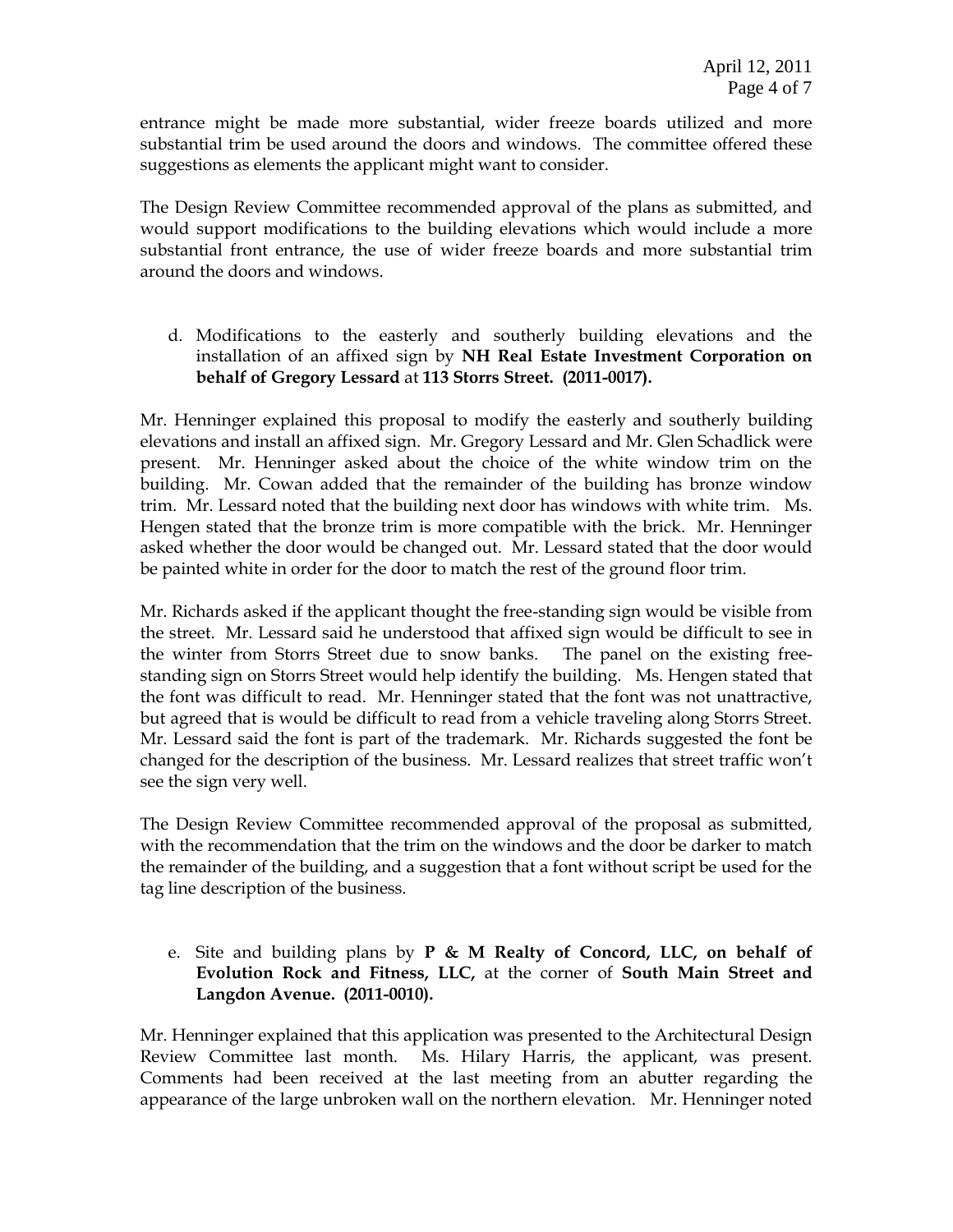that the proposed siding would create a compressed profile of the Presidential Mountain Range and the Old Man of the Mountain. Mr. Cowan asked whether the Old Man of the Mountain would be facing north. Mr. Henninger said that it would be facing north, as the applicant wanted southern exposure for the windows facing south for the office area and fitness center.

Ms. Harris stated that moving the building anywhere else on the site would not work because of the existing City storm drain across.

Mr. Cowan asked if the roof and elevations would be vinyl or metal. Ms. Harris stated that everything would be metal. Ms. Hengen asked what the material of the siding would be. Ms. Harris responded that the siding would be ridged metal panels. Mr. Richards asked if the panels making up the profile of the mountains would be raised. Ms. Harris answered in the affirmative. Ms. Harris noted that the mural would not be painted on but would be made up of colored metal panels.

Ms. Harris explained the comment from an abutter, Mr. Scott Walker and the Steenbeke's said that as they are looking to redevelop the Steenbeke's building and requested a rendering of what the Evolution Rock and Fitness building would look like. Ms. Harris read e-mail comments from both Mr. Walker and the Steenbeke's which were supportive and supportive of her project and the proposed building design.

Mr. Cowan suggested that small portals or cylinders which would shine light from the inside could be used on the north elevation. He did express was concerned with the low sloping of the metal roof in the winter time with snow and recommended that ice guards be installed to prevent large falls of ice and snow from the roof. Ms. Harris acknowledged this concern and agreed to address this problem in the final design.

Ms. Harris said that they were not finished with the mechanical designs yet, but they understand that they need to shield any mechanical equipment that will be outside with a screen fence. She stated that they are looking to build a mechanical pad on the east side, where the proposed playground will be located.

The Design Review Committee recommended approval of the proposal as submitted.

f. Site and plan for a telecommunication tower by **St. Paul's School on behalf of Florida Tower Partners, LLC** at **325 Pleasant Street**. **(2010-0042).**

Mr. Henninger explained that there was nothing new to bring up to the Architectural Design Review Committee at this time.

g. Identification and wayfinding signage for the campus of the **New Hampshire Technical Institute** at **31 College Drive.** 

Mr. Henninger explained the application and stated that the NH Technical Institute (NHTI) currently has wayfinding signs at intersections within the campus, but are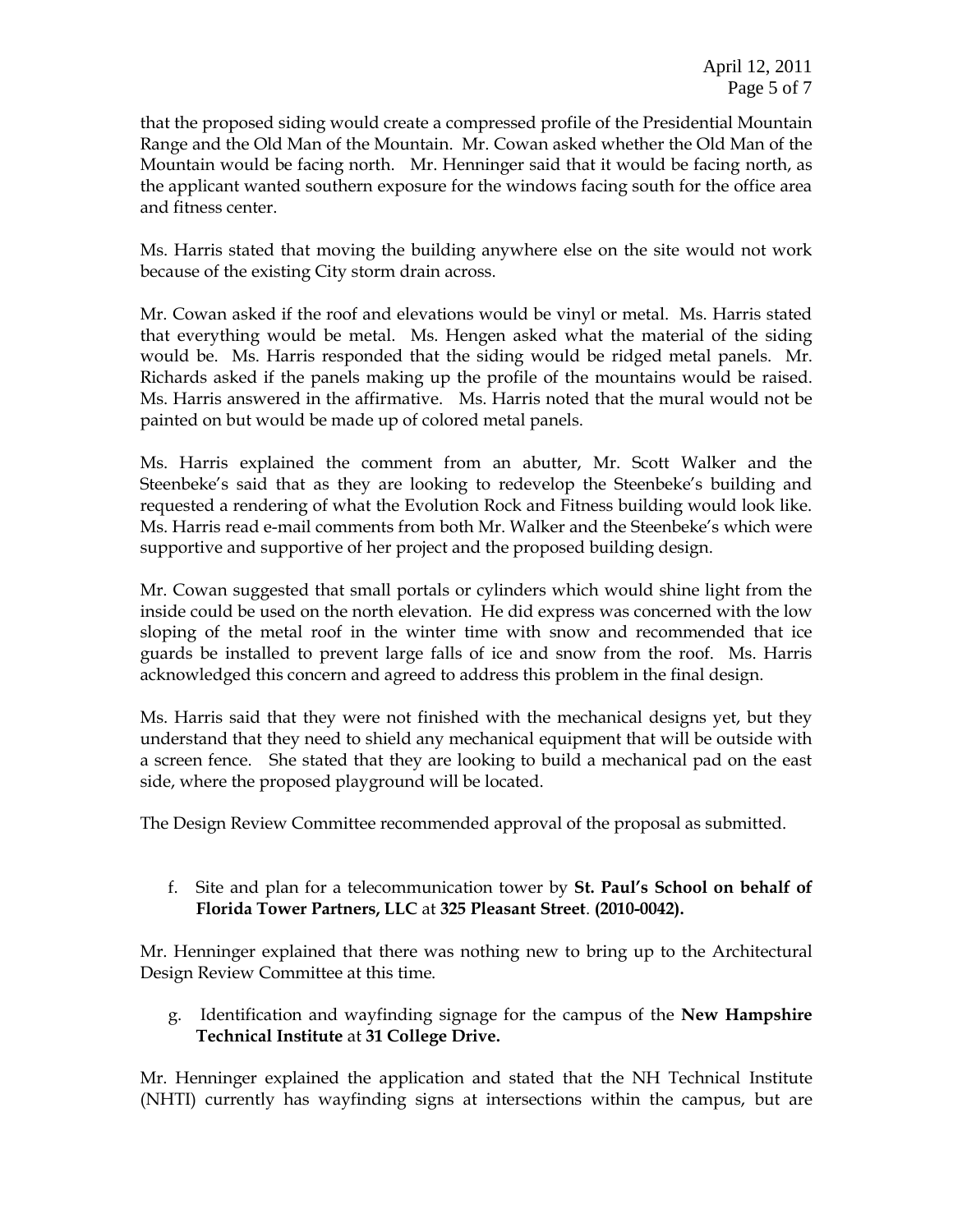proposing a complete upgrade of signage on the campus. The unusual element of the proposal is the inclusion of a electronic message sign at the corner of College Drive and Institution Drive. Electronic variable message signs are not allowed under City Zoning.

Ms. Czysz stated that when she drives around the campus, she gets confused enough without having a flashing sign as well. She did like the directory signs, which she assumed were for pedestrians. Mr. Richards stated that he didn't have a problem with the flashing sign, as long as it didn't flash every five seconds. Ms. Hengen stated that she would prefer not to have a rapidly flashing sign either. It was noted that the electronic variable message sign would be located internal to the Campus and not along a public street.

Ms. Czysz stated she appreciates that the applicant is using the Planetarium's own logo for the directional signs. Mr. Cowan stated that the Planetarium and NHTI have very distinctive logos. Ms. Czysz said she found it more difficult to read the Planetarium's lettering as compared to the other proposed graphics.

Mr. Cowan asked whether the Committee could refrain from commenting on the electronic variable message sign, so as not to set a precedent. Mr. Henninger explained that this is a RSA 674:54 project, so the applicant did not need City approval.

The committee stated that they are pleased to see an attractive coordinated sign plan for this campus.

The Design Review Committee recommended that the Board advise the New Hampshire Technical Institute that they find the overall sign program to be an improvement for the campus, with suggestions that the NHTI not use a color background for the electronic variable message sign and not have the sign change rapidly.

## **Non-Agenda Item**

Mr. Henninger explained that this next item was a pre-application consultation for the proposed **Venezia Phase II – Retail Development**. Matt Peterson, Michael D'Amante, and John Jordan were present on behalf of **Venezia Realty Associates, LLC** at **60 D'Amante Drive.** 

Mr. Jordan said the plan is for a corner store with two smaller stores located on an open pad near the 99 Restaurant. He looked at the other buildings in the area for materials and tried to make the new building compatible. He used larger open storefront windows for the Men's Warehouse.

Mr. Jordan also stated that the parapet is higher at the top due to firewall requirements. Mr. Henninger asked if the applicant was aware of the need to screen the roof top mechanical equipment. Mr. Jordan said that the parapet could be extended around to the back side to screen any roof top mechanical equipment.